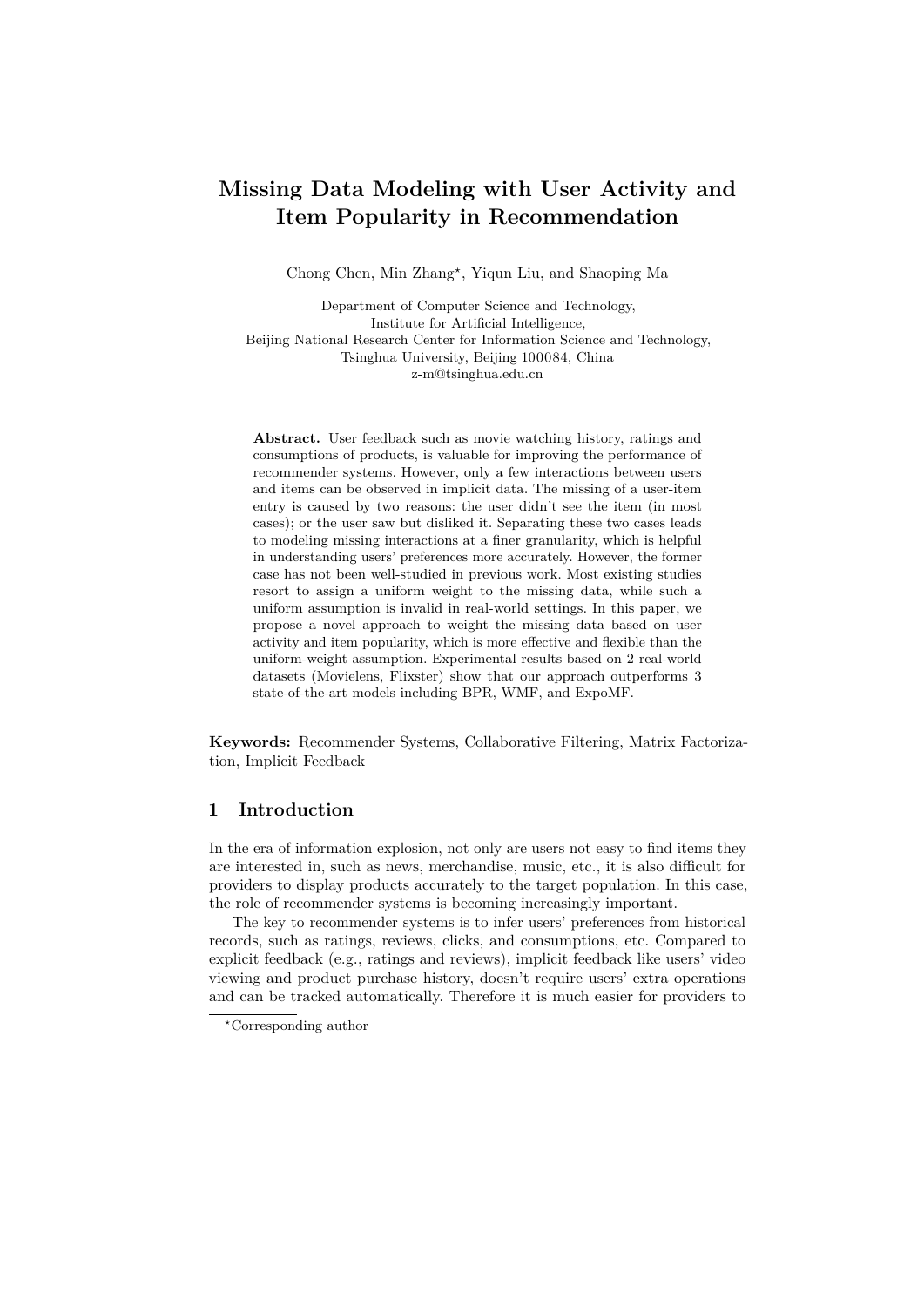collect. However, implicit feedback is more challenging to utilize, since it is binary and only has positive examples. When inferring users' preferences, the items without interactions are essential. These items are referred to as missing data in recommender systems.

Previous studies [\[6,](#page-11-0)[7,](#page-11-1)[12](#page-11-2)[,15\]](#page-12-0)deal with this problem in two ways: either randomly sampling negative instances from the missing data, or treating all of them as negative. However, an important fact cannot be overlooked when we revisit this problem — many items, actually a large number of them were not clicked because the user didn't see them, rather than disliked them. If an item was never noticed by the user, then no consumption can possibly be made, and the missing interaction implies no particular positive or negative preference of the user at all. Many previous approaches have not distinguished these two cases. They assign a uniform weight to the missing data, assuming that the missing entries have equal probability to be negative feedback, and hence we prefer that these studies are biased in terms of modeling users' preferences accurately.

Compared with the previous work,  $[6, 10]$  $[6, 10]$  $[6, 10]$  propose to weight the missing data based on item popularity. In the same condition, popular items are more likely to be known by users in general [\[4\]](#page-11-4), and thus it is reasonable to think that a missing popular item is more probable to be truly not attracted (as opposed to unknown) to the user. Using item popularity to model missing data is effective, but it still has a flaw: not considering the differences among different users and making all users have the same weight to a missing item.

In fact, users with different degrees of activity usually have different visibility for items. Inactive users (or new users) tend to browse popular items, while active users are more likely to browse unpopular items. In this paper, we define user activity as the total number of items clicked by the user, while item popularity is defined as the number of users who clicked on it. In Fig. [1,](#page-2-0) we show the relationship between user activity and item popularity on Flixster dataset. As we can see from the figure, the curve shows an obvious downward trend, which indicates that unpopular items are more likely to be known by active users.

In this paper, we propose a new method named UIMF, considering both user activity and item popularity to weight missing data and make recommendation for implicit feedback. Experiments have been conducted on 2 real-world datasets in comparison with 3 state-of-art approaches. The encouraging results verify the effectiveness of our model.

The remainder of the paper is organized as follows. The next section introduces relevant prior work on collaborative filtering and implicit feedback. Section [3](#page-3-0) gives a detailed introduction about modeling missing data based on user activity and item popularity. We conduct experiments and the results are presented in Section [4.](#page-6-0) Finally, we conclude the paper in Section [5.](#page-10-0)

# **2 Related Work**

User feedback is frequently seen in real-life scenarios and is usually in different forms, such as ratings, reviews, clicks and consumptions of items. Handling user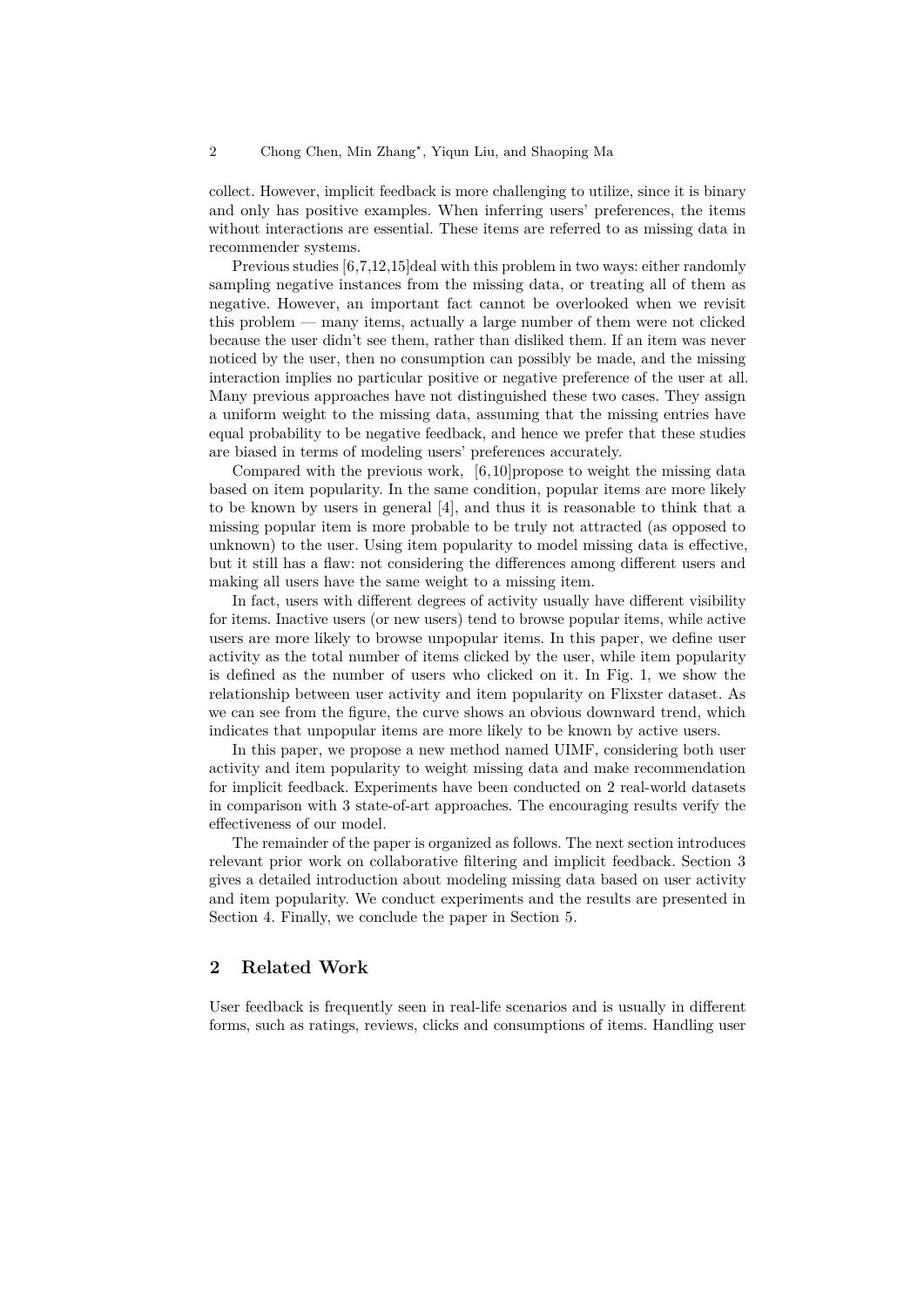<span id="page-2-0"></span>

**Fig. 1.** The relationship between user activity and item popularity on Flixster dataset

feedback has been a key issue in recommender systems. Many studies have been made to enhance the performance of recommendation through these historical records.

In recent years, matrix factorization (MF) has become the most popular collaborative filtering approach [\[9,](#page-11-5) [16\]](#page-12-1). The original MF models were designed to model users' explicit feedback by mapping users and items to a latent factor space, such that user-item relationships (e.g., ratings) can be captured by their latent factors' dot product. Based on that, many research efforts have been devoted to enhancing MF, such as integrating it with neighbor-based models [\[8\]](#page-11-6) and extending it to factorization machines [\[14\]](#page-12-2) for a generic modeling of features. However, it is still problematic to apply traditional matrix factorization to implicit feedback due to the lack of negative instances.

To this end, two basic strategies have been proposed in previous studies [\[6\]](#page-11-0): sample based learning that samples negative instances from the missing data [\[12,](#page-11-2) [15\]](#page-12-0) and whole-data based learning that sees all the missing data as negative [\[7,](#page-11-1) [11,](#page-11-7) [18\]](#page-12-3). Compared with sample based methods, whole-data based methods can model the full data with a potentially higher coverage, and thus may achieve a better performance if the parameters are set properly.

Most existing whole-data based methods [\[3,](#page-11-8) [7,](#page-11-1) [11,](#page-11-7) [13,](#page-11-9) [17,](#page-12-4) [18\]](#page-12-3) assign a uniform weight to all the missing data, assuming that the missing entries have the same probability to be negative feedback, which facilitates the efficiency of the algorithm, but limits the flexibility and extensibility of the model. As discussed in Section [1,](#page-0-0) [\[6,](#page-11-0) [10\]](#page-11-3) are the only works that consider item popularity for weighting missing feedback. [\[10\]](#page-11-3)proposes the concept of exposure to model whether an item has been observed by a user. It thinks that popular items are more likely to be known by users and thus gives a higher weight to popular items. [\[6\]](#page-11-0)devises a new object function of matrix factorize, in which item popularity is used to model the confidence that item  $i$  missed by users is a truly negative instance. Unlike the previous two methods, [\[15\]](#page-12-0) adopts popularity-based oversampling for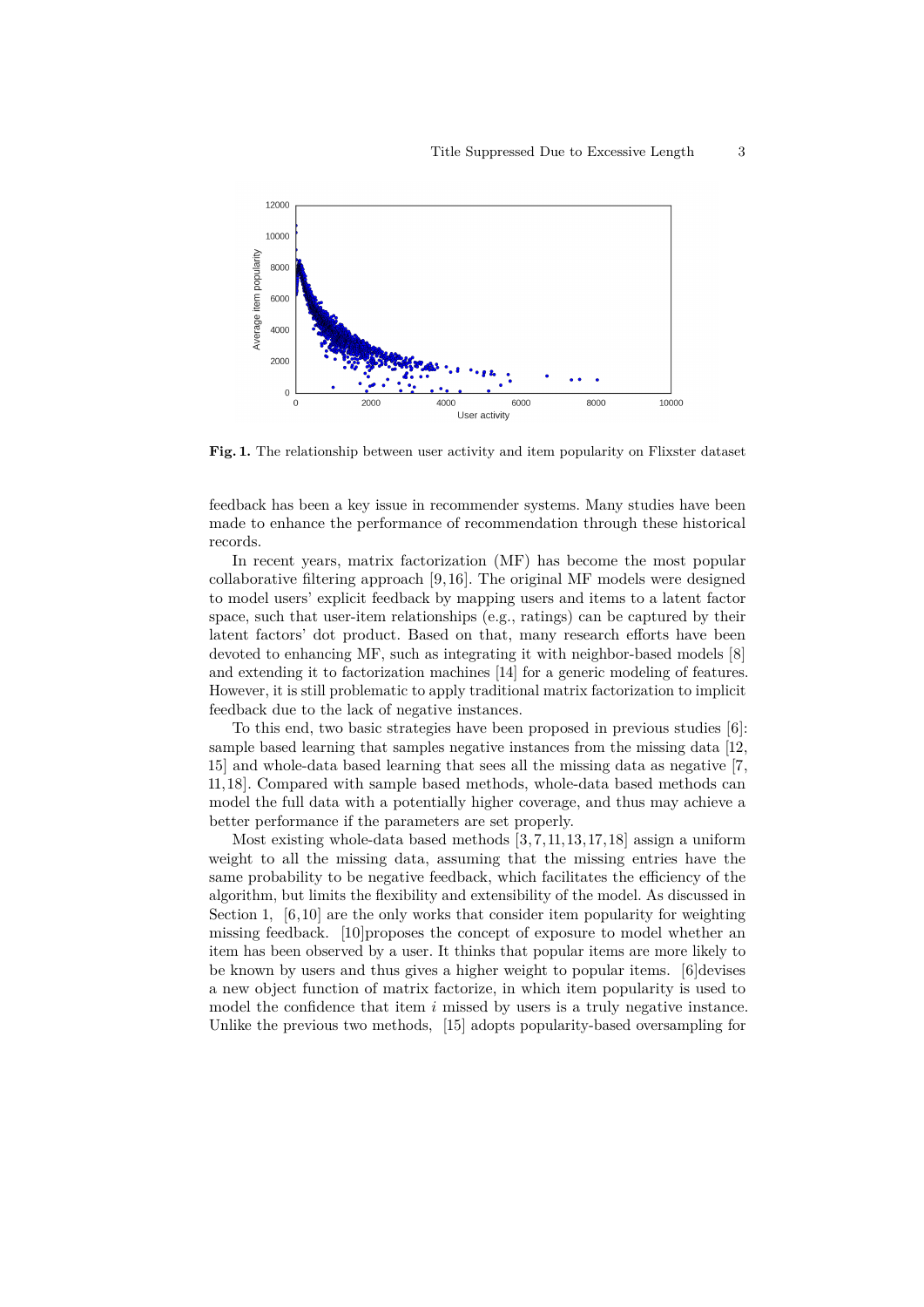| Variables Meaning     |                                                                         |
|-----------------------|-------------------------------------------------------------------------|
| $y_{ui}$              | User-Item Interaction: <i>i.e.</i> whether user u has clicked on item i |
| $\theta_u$            | The preference latent factor vector of user u                           |
| $\beta_i$             | The attribute latent factor vector of item i                            |
| $a_{ui}$              | Whether user u has seen item i                                          |
| $p_{ui}$              | The probability that user u sees item i                                 |
| $\mu_i$               | The parameter of "item popularity only" strategy                        |
| $\eta_u$              | The parameter of "user activity only" strategy                          |
| $\omega_{ui}$         | The parameter of "both user activity and item popularity" strategy      |
| $(\alpha_1,\alpha_2)$ | The parameter of Beta distribution                                      |

| <b>Table 1.</b> Variables introduction |
|----------------------------------------|
|----------------------------------------|

learning BPR, which basically samples popular items as negative feedback with a higher probability.

In our work, we propose a novel approach to model missing data and utilize Bayesian approaches to estimate the weight of them. Differing from previous studies, our work uses both user activity and item popularity in modeling missing data, while only item popularity is considered in [\[6,](#page-11-0) [10,](#page-11-3) [15\]](#page-12-0).

To our knowledge, this work is the first attempt to exploit user activity for modeling missing data.

# <span id="page-3-0"></span>**3 Missing Data Modeling**

In this section, we present our model (UIMF). In Section [3.1,](#page-3-1) we briefly introduce the model of modeling missing data with user activity and item popularity. In Section [3.2,](#page-5-0) we derive inference procedures for our model. The connections between our approach and other models are shown in Section [3.3.](#page-6-1) The variables of our model are listed in Table. [1](#page-3-2)

#### <span id="page-3-1"></span>**3.1 Model Description**

As implicit data is very sparse, the interactions between users and items that can be observed are rather limited. The variable  $y_{ui}$  indicates whether there is an interaction between user u and item i (if there is an interaction,  $y_{ui} = 1$ , otherwise  $y_{ui} = 0$ ). The general idea of this model is that, many items were not clicked or consumed not because the user didn't like them, but because the user didn't see them. When inferring users' preferences, we need to assign an appropriate weight to each missing entry according to the probability that the user sees the item. We use  $a_{ui}$  to indicate whether user u has seen item i  $(a_{ui}$  $= 1$  means that u has seen i, and otherwise  $a_{ui} = 0$ ). Then the variable  $p_{ui}$  is introduced to capture the probability that  $a_{ui} = 1$ . If  $p_{ui}$  is large, very possible that user  $u$  has seen item  $i$  but choose not to click on it, then the confidence that i is a truly negative instance should also be large (The converse argument also holds for low values of  $p_{ui}$ .

<span id="page-3-2"></span>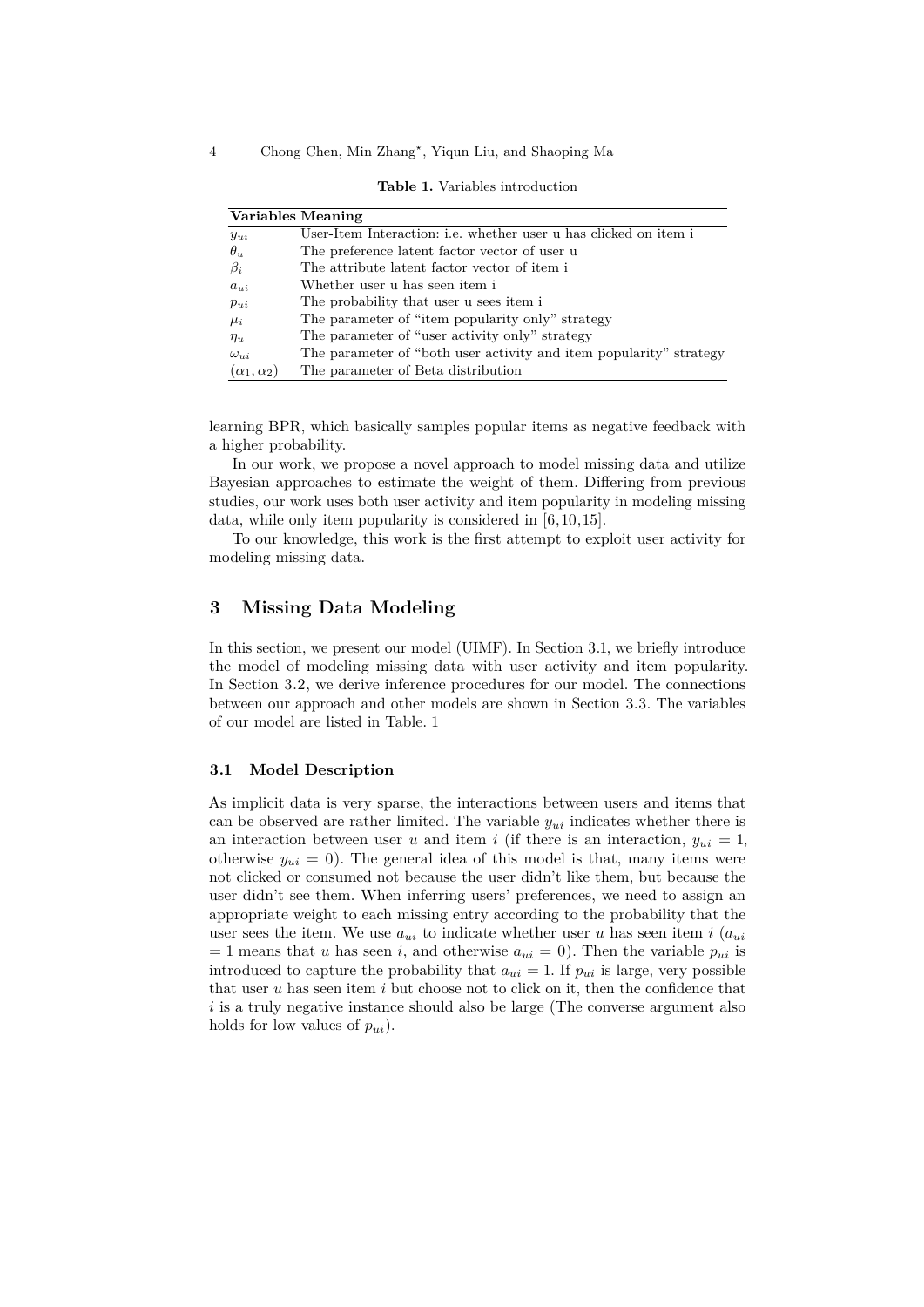<span id="page-4-0"></span>

Fig. 2. Graphical representation of our MF model. A directed edge from node a to node *b* denotes that the variable *b* depends on the value of variable *a*.  $\mu_i$  and  $\eta_u$  are derived from item popularity and user activity respectively.  $\omega_{ui}$  is derived from  $\mu_i$  and  $\eta_u$  and uses both user activity and item popularity.

The value of  $p_{ui}$  is related to the popularity of item i and the activity of user  $u$ . If an item is popular, then it is more likely to be seen by users. Similarly, if a user is active, then the probabilities that he sees items are higher. Therefore, the weight of the missing entry  $(y_{ui}, y_{ui} = 0)$  should be assigned large if u is active and  $i$  is popular.

Based on the above idea, we propose a new method for matrix factorization. The graphical model is presented in Fig. [2.](#page-4-0) Given the condition that user  $u$ has seen item *i*  $(a_{ui} = 1)$ , the probability that user *u* would click on item *i* follows Gaussian distribution [\[16\]](#page-12-1) ( $\lambda<sub>y</sub>$  is precision for corresponding Gaussian distribution):

$$
y_{ui}|(a_{ui}=1) \sim N\left(\theta_u^T \beta_i, \lambda_y^{-1}\right), \forall u, i \tag{1}
$$

and the variable  $a_{ui}$  follows Bernoulli distribution:

$$
a_{ui} \sim Bernoulli(X), \forall u, i \tag{2}
$$

where X can be replaced by  $\mu_i$ ,  $\eta_u$  and  $\omega_{ui}$ , which represent the priors of the Bernoulli distribution derived from "item popularity only", "user activity only" and "both user activity and item popularity".

In Fig. [3,](#page-5-1) we show an example of using different strategies to weight missing data. The strategy of "item popularity only" makes every user has the same weight to a missing item, while "user activity only" makes every missing item has no difference for a user. These two methods do not correspond with the actual situation. Different from them, in our model we propose to weight every missing entry individually by considering both user activity and item popularity, which is more practical in real-word settings.

However, one thing can not be ignored : the high space complexity makes it impossible to explicitly store the weight matrix  $W$  even for medium-sized datasets. As an alternative, we firstly capture  $\mu_i$  and  $\eta_u$  from Beta distributions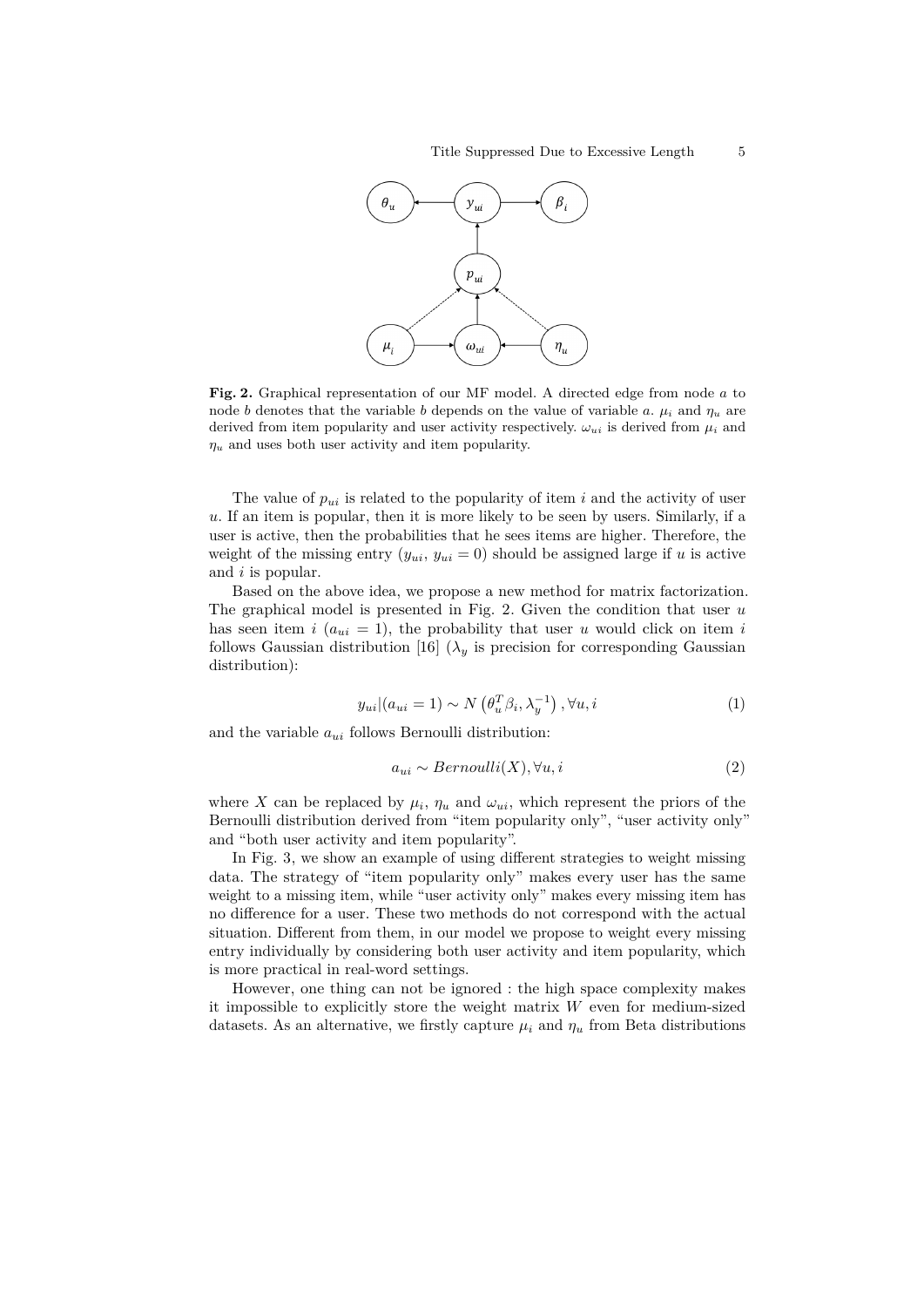<span id="page-5-1"></span>

**Fig. 3.** Different strategies to weight missing data.  $a_i, b_u$  and  $w_{ui}$  denote the weight of missing entry and we use  $W = [w_{ui}]_{M \times N}$  to represent the weight matrix.

respectively:

$$
\mu_i \sim Beta(\alpha_1, \alpha_2), \forall i; \eta_u \sim Beta(\alpha_1', \alpha_2'), \forall u \tag{3}
$$

After that, we construct the necessary part of  $\omega_{ui}$  when it is used to update the user/item factors by adding these two variables with individual weights.

Our proposed model is named UIMF, as it considers both user activity and item popularity for modeling missing feedback.

# <span id="page-5-0"></span>**3.2 Model Learning**

We use expectation-maximization (EM) [\[2\]](#page-11-10) algorithm to infer the parameters of UIMF.

The E step that can be derived from Bayesian Theorem is:

$$
p_{ui}(y_{ui}=0) = \frac{\omega_{ui} \cdot N\left(0|\theta_u^T \beta_i, \lambda_y^{-1}\right)}{\omega_{ui} \cdot N\left(0|\theta_u^T \beta_i, \lambda_y^{-1}\right) + (1 - \omega_{ui})}
$$
(4)

where  $N(0|\theta_u^T\beta_i,\lambda_y^{-1})$  stands for the probability density function of  $N(\theta_u^T\beta_i,\lambda_y^{-1})$ evaluated at 0. Since  $p_{ui}$  indicates the probability that user u sees item i, we can define  $p_{ui}( y_{ui} = 1 ) = 1.$ 

Therefore, we can estimate the user/item factors in the following M step, which can be derived based on Alternative Least Square (ALS) optimization  $(\lambda_s)$ is corresponding precision matrix for Gaussian distribution;  $I_k$  is the identity matrix.):

$$
\theta_u \leftarrow \left(\lambda_y \sum_i p_{ui} \beta_i \beta_i^T + \lambda_\theta I_k\right)^{-1} \left(\sum_i \lambda_y p_{ui} y_{ui} \beta_i\right)
$$
(5)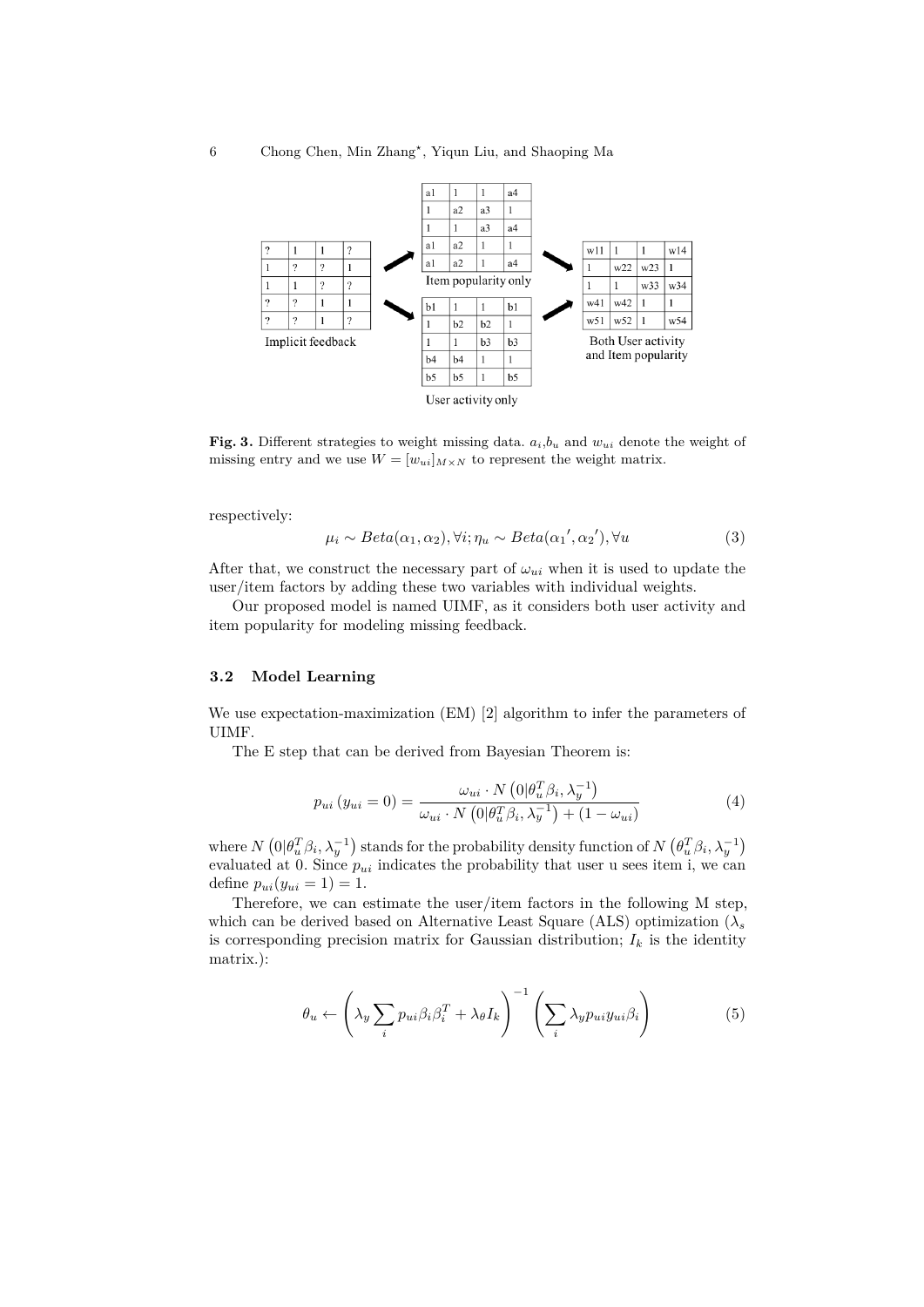$$
\beta_i \leftarrow \left(\lambda_y \sum_u p_{ui} \theta_u \theta_u^T + \lambda_\theta I_k\right)^{-1} \left(\sum_u \lambda_y p_{ui} y_{ui} \theta_u\right)
$$
(6)

We update  $\mu_i$ ,  $\eta_u$  and  $\omega_{ui}$  as follows:

#### **– Item popularity only:**

$$
\mu_i \leftarrow \frac{\alpha_1 + \sum_u p_{ui} - 1}{\alpha_1 + \alpha_2 + ||U|| - 2} \tag{7}
$$

**– User activity only:**

$$
\eta_u \leftarrow \frac{\alpha_1' + \sum_i p_{ui} - 1}{\alpha_1' + \alpha_2' + ||I|| - 2}
$$
\n(8)

## **– Both user activity and item popularity:**

<span id="page-6-2"></span>
$$
\omega_{ui} \leftarrow k \cdot \mu_i + (1 - k) \cdot \eta_u \tag{9}
$$

To make recommendation, we consider both the probability that the user sees items and his preference (an item is more likely to be seen means more likely to be clicked). Therefore, we construct the following ranking score:

$$
\bar{y_{ui}} = p_{ui} * \theta_u^T \beta_i \sim \omega_{ui} * \theta_u^T \beta_i \tag{10}
$$

and the items (unclicked/ uncomsumed) are ranked in descending order  $\bar{y_{ui}}$  to provide the Top-N item recommendation list.

#### <span id="page-6-1"></span>**3.3 Model Flexibility.**

Our proposed model can be easily converted to other models by changing the update method of  $\omega_{ui}$ .

When the value of  $\omega_{ui}$  is fixed to 1, we recover traditional matrix factorization [\[16\]](#page-12-1). When it is fixed between 0 and 1, we can get weighted matrix factorization (WMF) [\[7\]](#page-11-1). ExpoMF [\[10\]](#page-11-3) is also a special case of our model which can be obtained by fixing the value of k to 1 in Equation ([9\)](#page-6-2) when updating  $\omega_{ui}$ and using "item popularity only" strategy.

## <span id="page-6-0"></span>**4 Experiment**

We begin by introducing the experimental settings. Then we present the experimental results conducted on 2 real-world datasets, followed by an exploratory analysis on the influence of user activity and item popularity.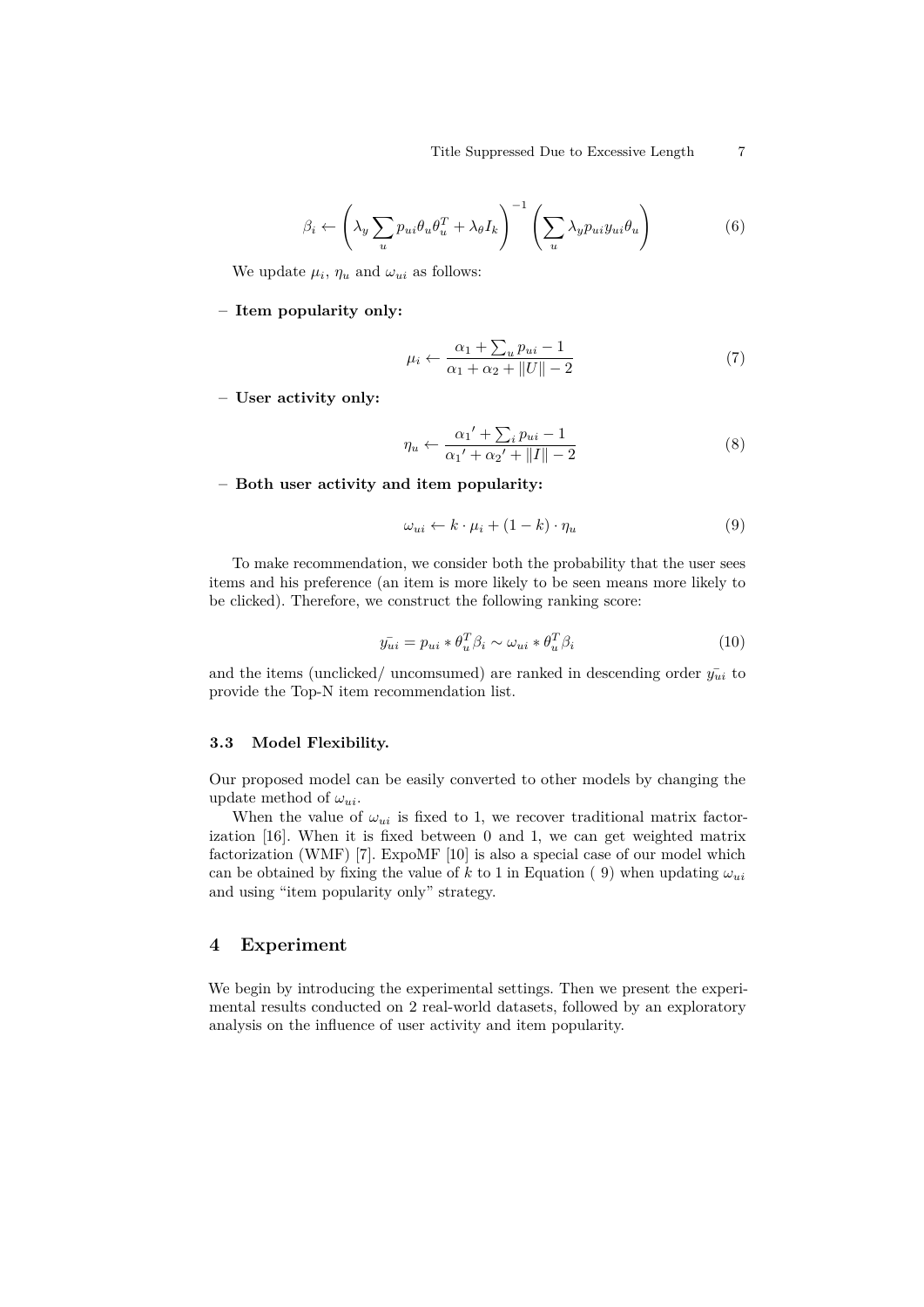#### <span id="page-7-2"></span>8 Chong Chen, Min Zhang<sup>\*</sup>, Yiqun Liu, and Shaoping Ma

|                 |                |         | Datasets $ \# \text{users} \# \text{items} \# \text{interactions} \# \text{density}$ |           |
|-----------------|----------------|---------|--------------------------------------------------------------------------------------|-----------|
| MovieLens 6,040 |                | - 3,706 | 1,000,209                                                                            | 4.47\%    |
| Flixster        | 147,229,17,318 |         | 8,093,735                                                                            | $0.317\%$ |

**Table 2.** Statistics of the evaluation datasets.

#### **4.1 Experimental Settings**

**Datasets.** We evaluate on 2 real-world datasets: MovieLens<sup>[1](#page-7-0)</sup> and Flixster<sup>[2](#page-7-1)</sup>. Movielens has been widely used to evaluate collaborative filtering algorithms, the version we used contains about one million ratings. Flixster is a dataset for evaluating social information based recommendation, it has a huge amount of interactions from around one hundred thousand users and ten thousand items. The datasets have been preprocessed so that all the items have at least 5 ratings. We treat the corresponding rating as 1 as long as there is a useritem interaction, which is the same procedure adopted in many previous studies including [\[5–](#page-11-11)[7,](#page-11-1) [10,](#page-11-3) [15\]](#page-12-0). The statistical details of the 2 datasets are presented in Table [2.](#page-7-2)

**Baselines and our Methods.** We compare with the following recommendation methods for implicit feedback:

- **– BPR** [\[15\]](#page-12-0): This is a sample based method that optimizes the pair-wise ranking between the positive and negative samples.
- **– WMF** [\[7\]](#page-11-1): This is a whole-data based method that treats all missing interactions as negative instances and weights them uniformly.
- **– ExpoMF** [\[10\]](#page-11-3): This is a state-of-the-art whole-data based method for item recommendation. It also treats all missing interactions as negative instances but weights them non-uniformly by item popularity.

We also compare the performance of 3 missing data modeling strategies in our model. Because the strategy of "item popularity only" is the same as ExpoMF, we present the following 2 methods:

- **– UIMF**:This is the model we proposed in this paper, which takes both user activity and item popularity into consideration to weight missing interactions.
- **– UMF**: This is a special case of our model, which uses the strategy of "user activity only" to weight missing interactions.

**Evaluation Metrics.** We adopt frequently used metrics [\[1\]](#page-11-12) to evaluate the performance, including Recall@K, MAP@K and NDCG@K. where  $rel_i = 1/0$ indicates whether the item at rank  $i$  in the Top-N list is in the testing set. For

<span id="page-7-0"></span><sup>1</sup> http://grouplens.org/datasets/movielens/1m/

<span id="page-7-1"></span><sup>2</sup> http://www.sfu.ca/˜sja25/datasets/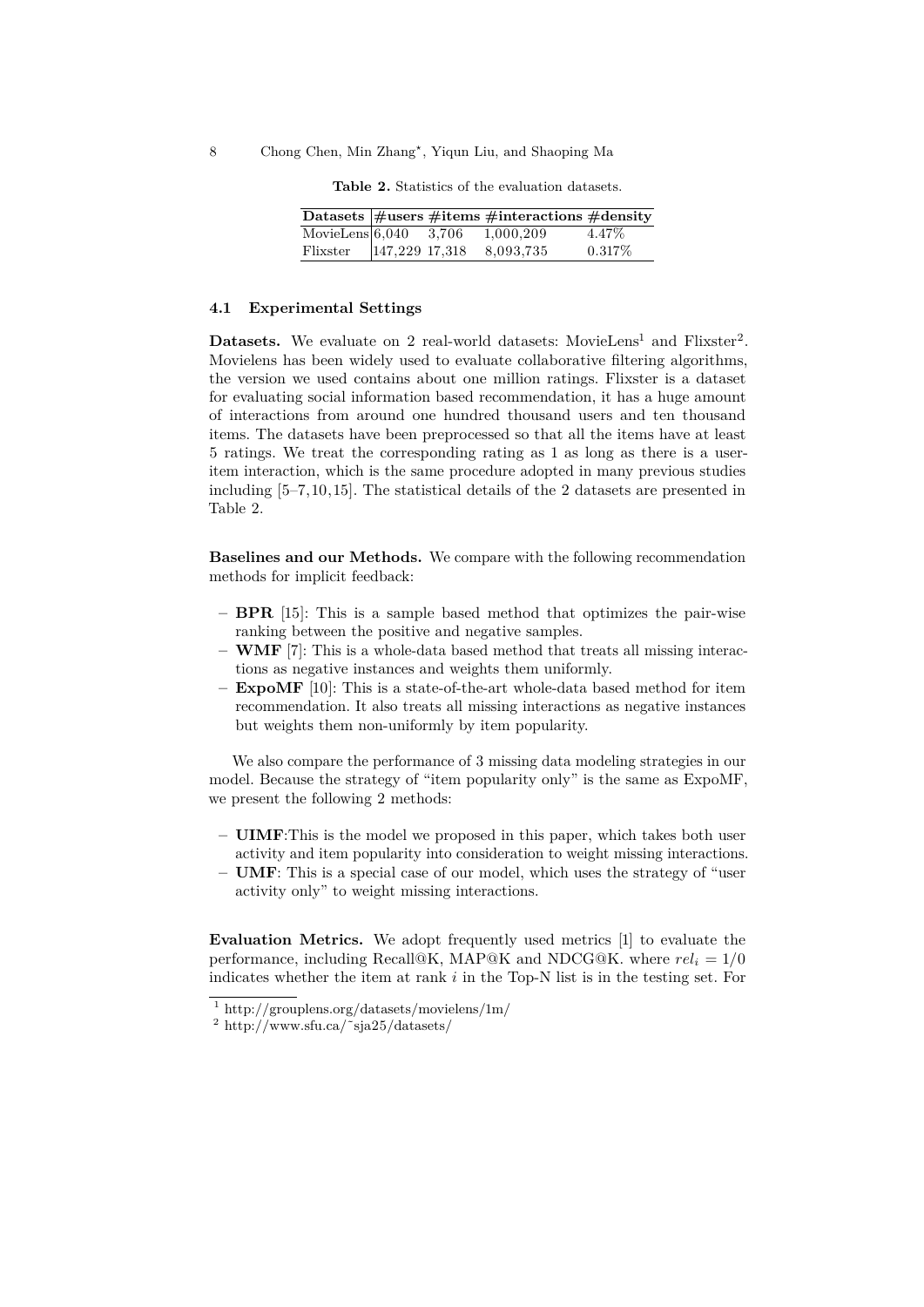<span id="page-8-3"></span>**Table 3.** Performance comparison on 2 datasets. The best performing method is boldfaced, and the last column shows the improvements of UIMF compared to the best results in baselines and UMF. The improvements with "\*" are significant with p-value  $<$  0.05, and the improvements with "\*\*" are significant with p-value  $<$  0.01  $\,$ 

| MovieLens             |              |                      |                                |                     | $UIMF$ vs. |
|-----------------------|--------------|----------------------|--------------------------------|---------------------|------------|
|                       |              |                      | <b>BPR WMF ExpoMF UMF UIMF</b> |                     | best       |
| Recall@10             |              | 0.1442 0.4241 0.4250 |                                | $0.4259$ 0.4267     | $0.18\%$   |
| Recall@50             |              | 0.3876 0.4704 0.4734 |                                | $0.4720$ 0.4753**   | $0.40\%$   |
| Recall@100            |              | 0.5340 0.5686 0.5723 |                                | $0.5700$ $0.5743**$ | 0.34%      |
| NDCG@10               |              | 0.4190 0.4473 0.4481 |                                | 0.4495 0.4502       | $0.15\%$   |
| NDCG@50               |              | 0.4071 0.4343 0.4363 |                                | $0.4361$ 0.4383**   | $0.47\%$   |
| NDCG@100              |              | 0.4462 0.4721 0.4745 |                                | $0.4739$ 0.4766**   | $0.44\%$   |
| MAP@10                |              | 0.2864 0.3076 0.3087 |                                | $0.3100$ $0.3102$   | $0.06\%$   |
| MAP@50                |              | 0.2077 0.2290 0.2305 |                                | $0.2307$ $0.2320**$ | 0.64%      |
| MAP@100               |              | 0.2082 0.2310 0.2327 |                                | $0.2327$ $0.2344**$ | 0.72%      |
|                       |              |                      |                                |                     |            |
|                       |              |                      |                                |                     | $UIMF$ vs. |
| Flixster              | $_{\rm BPR}$ |                      | WMF ExpoMF UMF UIMF            |                     | best       |
| Recall <sup>@10</sup> |              | 0.1622 0.3766 0.3788 |                                | $0.3826$ $0.3865*$  | $1.02\%$   |
| Recall@50             |              | 0.3337 0.4909 0.4947 |                                | $0.4975$ 0.5029**   | $1.09\%$   |
| Recall@100            |              | 0.4366 0.5596 0.5684 |                                | $0.5659$ $0.5727**$ | $1.20\%$   |
| NDCG@10               |              | 0.1227 0.3266 0.3248 |                                | $0.3302$ $0.3323*$  | 0.64%      |
| NDCG@50               |              | 0.1765 0.3534 0.3543 |                                | $0.3594$ $0.3638**$ | 1.22%      |
| NDCG@100              |              | 0.2061 0.3725 0.3760 |                                | $0.3792$ 0.3845**   | $1.40\%$   |
| MAP@10                |              | 0.0893 0.2489 0.2484 |                                | $0.2511$ $0.2529*$  | 0.72%      |
| MAP@50                |              | 0.1005 0.2355 0.2379 |                                | $0.2408$ $0.2453**$ | 1.87%      |

each user, these metrics can be computed as follows (each metric is the average for all users, and MAP is the average of all AP of users).

$$
Recall@K = \frac{\sum_{i=1}^{K} rel_i}{min(K, y_u^{test})}; AP@K = \sum_{n=1}^{K} \frac{\sum_{i=1}^{n} \times rel_n}{min(K, y_u^{test})}
$$
  

$$
DCG@K = \sum_{i=1}^{K} \frac{2^{rel_i} - 1}{log_2(i+1)}; NDCG@K = \frac{DCG@K}{IDCG@K}
$$
 (11)

To evaluate on different recommendation lengths, we set  $K = 10, 50$  and 100 in our experiments.

**Experiments Details.** We adopt the open source implementation in librec<sup>[3](#page-8-0)</sup> to obtain the predictions of BPR; for WMF we use the open source code from github[4](#page-8-1) since it can get a better performance than librec; and for ExpoMF, we use the source code  $5$  released by the authors. The parameters for baseline methods

<span id="page-8-0"></span><sup>3</sup> https://www.librec.net

<span id="page-8-1"></span><sup>4</sup> https://github.com/benanne/wmf

<span id="page-8-2"></span><sup>5</sup> https://github.com/dawenl/expo-mf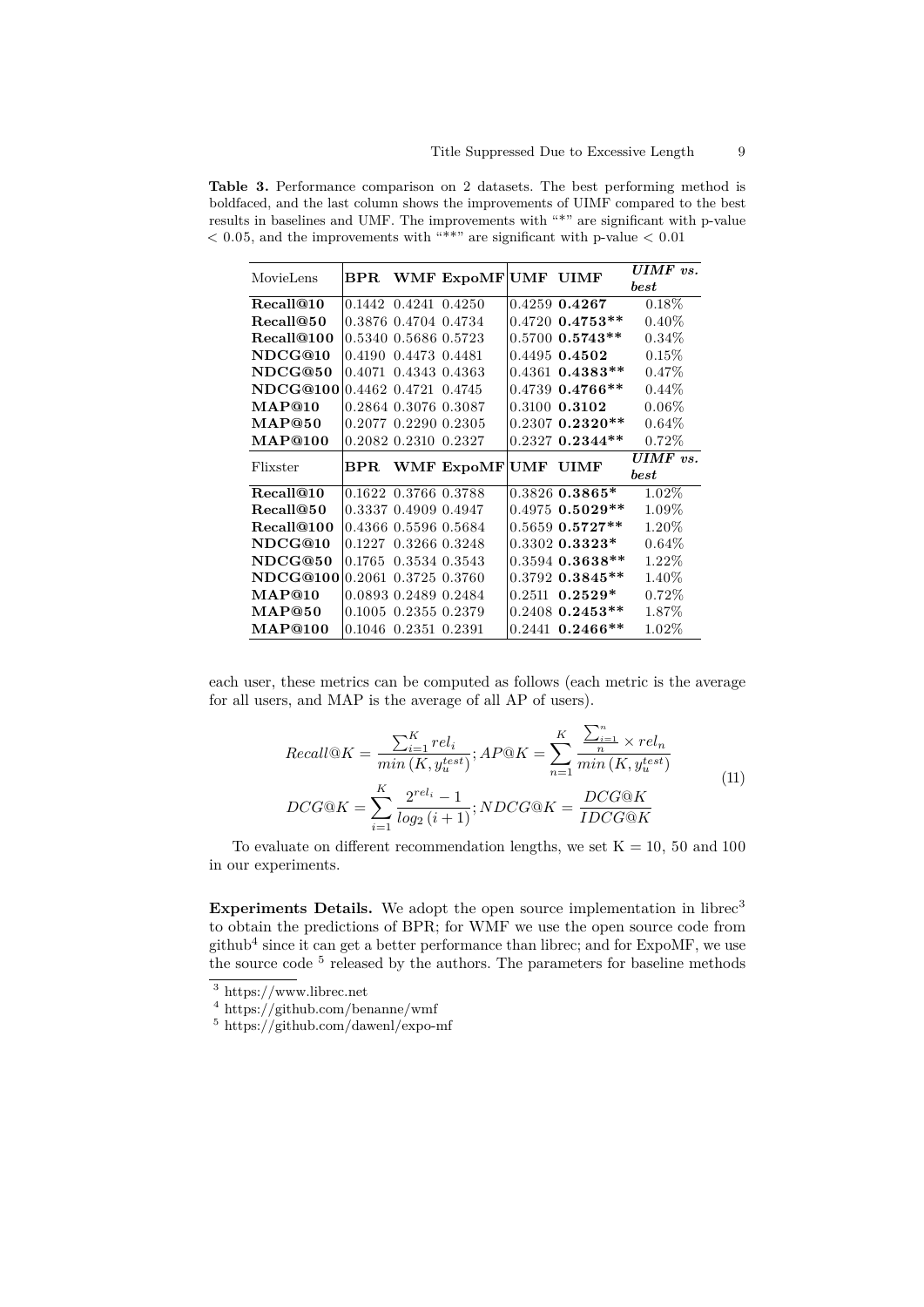are initialized as in the corresponding paper and they are further carefully tuned around to achieve the best performance. The dimensions of latent factor vectors are set to 50 for both MovieLens and Flixster.

#### **4.2 Performance Comparison**

We perform a four-fold cross-validation in our experiments. Three folds are used for training and the rest fold is used for testing. For every dataset, we conduct all methods eight times and the average result is presented in Table [3.](#page-8-3)

We make the following observations:

First, as shown in Table [3,](#page-8-3) The methods weighting missing data non-uniformly (ExpoMF, UMF, UIMF) generally outperform the uniform weighting method WMF. We believe the benefits mainly come from the non-uniform setting of weight that derived from user activity or item popularity since it is more practical in real-world.

Secondly, our method (UIMF) using both user activity and item popularity outperforms ExpoMF and UMF, which weight missing data only by item popularity or user activity. This is because that UIMF weights each missing entry individually so that it can better capture users' preferences and items' attributes as described in Section [3.1.](#page-3-1) We also observe that UIMF tends to show more obvious improvement on Flixster than MovieLens. We think the reason is that Flixster is sparser and thus has more missing entries than MovieLens, which can be utilized better by UIMF since it is designed for dealing with the problem of missing data.

Another observation is that UIMF shows no significant improvement  $(p<0.05)$ on MovieLens dataset when the value of N is set to 10 in Top-N recommendation. However, as the value of N is set higher, the improvement of UIMF becomes more obvious, showing that our model is more accurate when it comes to covering a wider range of users' interests.

#### **4.3 Impact of User Activity and Item Popularity**

The value of the variable  $k$  in Equation [9](#page-6-2) determines the weights of user activity and item popularity when modeling missing data. To explore the impact of these two parts, we conduct experiments on different values of  $k$  in Equation [9](#page-6-2) when updating  $\omega_{ui}$ . We alter the value of k with a stepsize of 0.1, and compare the performances correspondingly. Note that a value of 1 corresponds to ExpoMF and a value of 0 corresponds to UMF. The results of Recall@50, NDCG@50 and MAP@50 on MovieLens dataset are presented in Fig. [4.](#page-10-1)

From the figure above, we can first see that UIMF generally outperforms the baseline method WMF. Secondly, compared with the strategies of "user activity only"  $(k = 0)$  and "item popularity only"  $(k = 1)$ , using both of them (no matter how much the value of k is adopted from 0 to 1) can always get a better performance, indicating the effectiveness of using both user activity and item popularity for missing data modeling.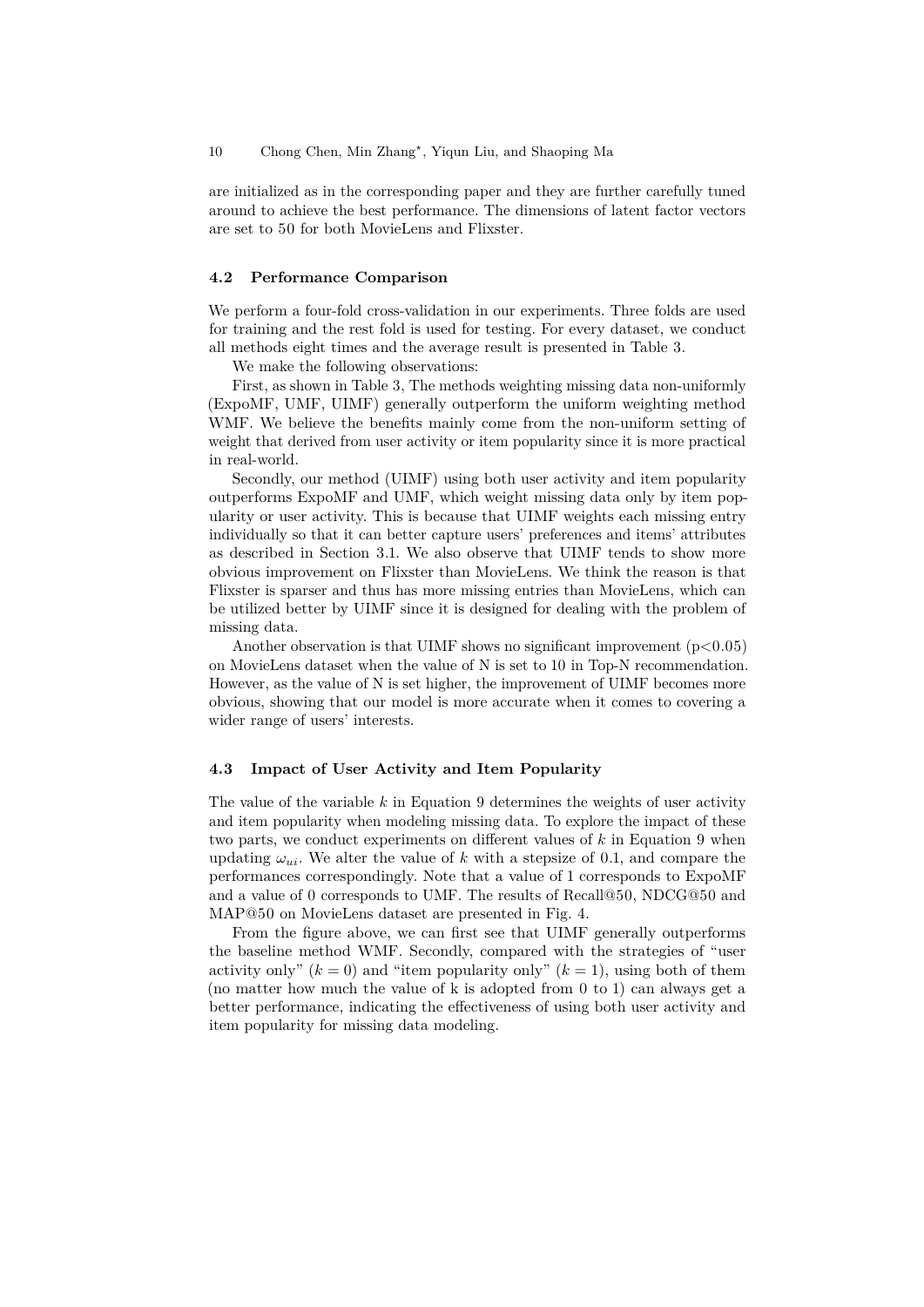<span id="page-10-1"></span>

**Fig. 4.** The Recommendation Performances with different values of  $k$  on MovieLens dataset.

What's more, the performances increase with the increase of variable  $k$  from 0 to 0.6, and then reach the optimal performance at around 0.6, after that, the performances gradually decline with the value of  $k$  increases from 0.8 to 1. This illustrates that user activity and item popularity may not be equally impactful when weighting missing data, and a proper value of  $k$  is needed to better combine them so that UIMF can achieve the best performance.

# <span id="page-10-0"></span>**5 Conclusion**

In this paper, we study the problem of how to model missing data in recommendation. Different from previous work that applied a uniform weight on missing interactions or just weighted them based on item popularity, we propose to consider both user activity and item popularity to weight missing data. A novel unified model(UIMF) is designed based on this idea. The major contributions of this work are:

First, we propose to consider both user activity and item popularity to model the missing data, which helps to capture users' preferences and items' attributes more accurately. As far as we know, this work is the first attempt to exploit the impact of user activity for implicit data in the literature.

Second, we design a novel unified model(UIMF) to connect both user activity and item popularity and use the variable  $k$  to control the influence of each part.

Third, extensive experiments have been conducted on 2 real-world datasets in comparison with 3 previous methods. Statistically our proposed model (UIMF) achieves significantly better performances in most cases, which verifies the effectiveness of the model.

In the future, we will make further improvements to the model to address the problem of high time complexity due to the non-uniform weighting of missing data.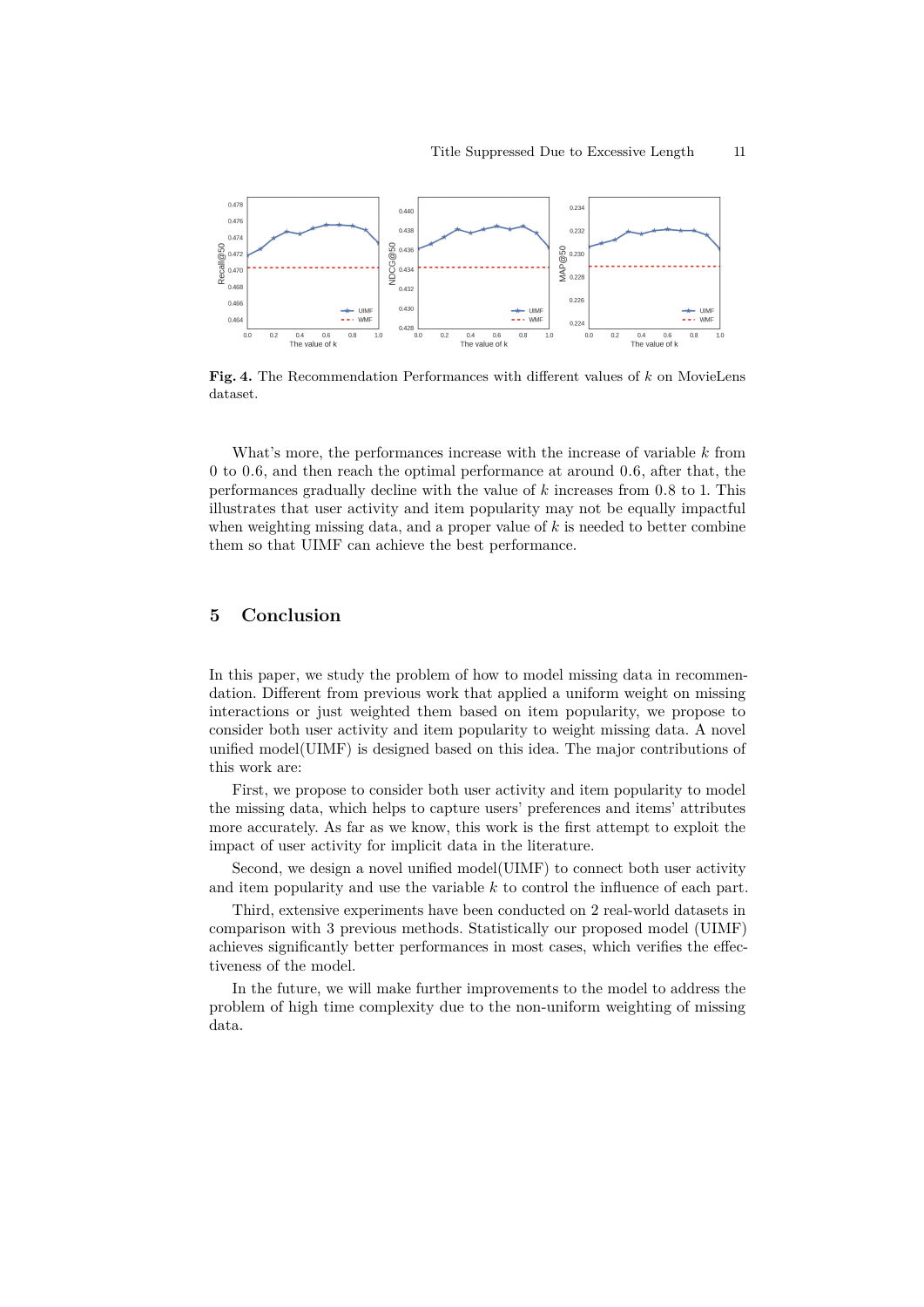12 Chong Chen, Min Zhang<sup>\*</sup>, Yiqun Liu, and Shaoping Ma

#### **6 Acknowledgments**

We thank the anonymous reviewers for their valuable comments and suggestions. This work is supported by the Natural Science Foundation of China under Grant No.: 61672311 and 61532011.

## **References**

- <span id="page-11-12"></span>1. Cremonesi, P., Koren, Y., Turrin, R.: Performance of recommender algorithms on top-n recommendation tasks. In: Proceedings of the fourth ACM conference on Recommender systems. pp. 39–46. ACM (2010)
- <span id="page-11-10"></span>2. Dempster, A.P., Laird, N.M., Rubin, D.B.: Maximum likelihood from incomplete data via the em algorithm. Journal of the royal statistical society. Series B (methodological) pp. 1–38 (1977)
- <span id="page-11-8"></span>3. Devooght, R., Kourtellis, N., Mantrach, A.: Dynamic matrix factorization with priors on unknown values. In: Proceedings of the 21th ACM SIGKDD International Conference on Knowledge Discovery and Data Mining. pp. 189–198. ACM (2015)
- <span id="page-11-4"></span>4. He, X., Gao, M., Kan, M.Y., Liu, Y., Sugiyama, K.: Predicting the popularity of web 2.0 items based on user comments. In: Proceedings of the 37th international ACM SIGIR conference on Research & development in information retrieval. pp. 233–242. ACM (2014)
- <span id="page-11-11"></span>5. He, X., Liao, L., Zhang, H., Nie, L., Hu, X., Chua, T.S.: Neural collaborative filtering. In: Proceedings of the 26th International Conference on World Wide Web. pp. 173–182. International World Wide Web Conferences Steering Committee (2017)
- <span id="page-11-0"></span>6. He, X., Zhang, H., Kan, M.Y., Chua, T.S.: Fast matrix factorization for online recommendation with implicit feedback. In: Proceedings of the 39th International ACM SIGIR conference on Research and Development in Information Retrieval. pp. 549–558. ACM (2016)
- <span id="page-11-1"></span>7. Hu, Y., Koren, Y., Volinsky, C.: Collaborative filtering for implicit feedback datasets. In: Data Mining, 2008. ICDM'08. Eighth IEEE International Conference on. pp. 263–272. Ieee (2008)
- <span id="page-11-6"></span>8. Koren, Y.: Factorization meets the neighborhood: a multifaceted collaborative filtering model. In: Proceedings of the 14th ACM SIGKDD international conference on Knowledge discovery and data mining. pp. 426–434. ACM (2008)
- <span id="page-11-5"></span>9. Koren, Y., Bell, R., Volinsky, C.: Matrix factorization techniques for recommender systems. Computer 42(8) (2009)
- <span id="page-11-3"></span>10. Liang, D., Charlin, L., McInerney, J., Blei, D.M.: Modeling user exposure in recommendation. In: Proceedings of the 25th International Conference on World Wide Web. pp. 951–961. International World Wide Web Conferences Steering Committee (2016)
- <span id="page-11-7"></span>11. Ning, X., Karypis, G.: Slim: Sparse linear methods for top-n recommender systems. In: Data Mining (ICDM), 2011 IEEE 11th International Conference on. pp. 497–506. IEEE (2011)
- <span id="page-11-2"></span>12. Pan, R., Zhou, Y., Cao, B., Liu, N.N., Lukose, R., Scholz, M., Yang, Q.: One-class collaborative filtering. In: Data Mining, 2008. ICDM'08. Eighth IEEE International Conference on. pp. 502–511. IEEE (2008)
- <span id="page-11-9"></span>13. Pilászy, I., Zibriczky, D., Tikk, D.: Fast als-based matrix factorization for explicit and implicit feedback datasets. In: Proceedings of the fourth ACM conference on Recommender systems. pp. 71–78. ACM (2010)